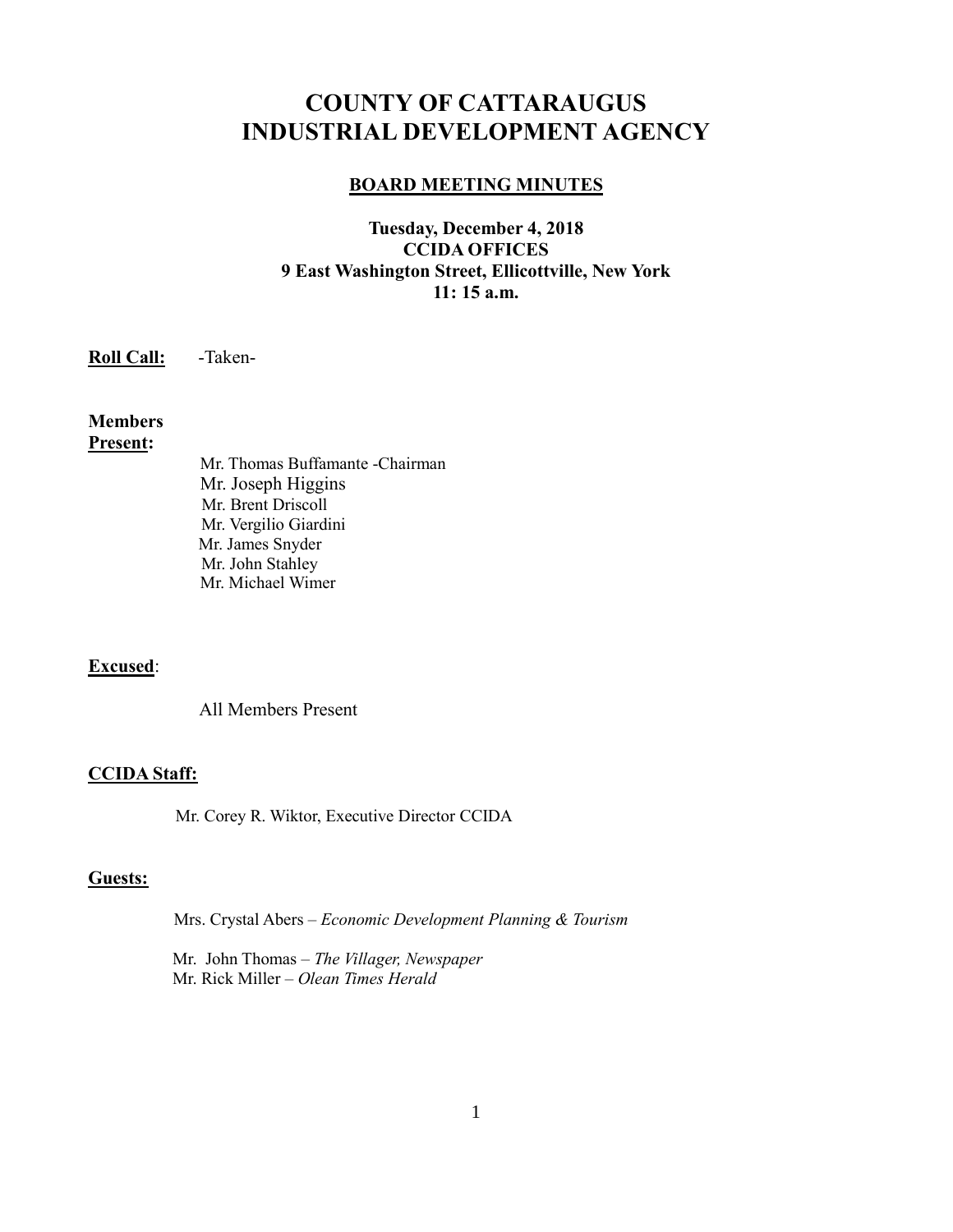Chairman, Thomas Buffamante called the meeting to order at 11:17 a.m.

Chairman, Thomas Buffamante and the entire Board welcomed Mr. John Stahley as the newest member of the CCIDA Board. Mr. Stahley will be filling the vacancy left by the resignation of Mr. Gregory Fitzpatrick. All Board Members introduced themselves and again welcomed Mr. Stahley to his new placement on the CCIDA Board. This is the first board member from Siemens one of the largest private sector employers in Cattaraugus County.

A roll call of the Board of Directors of the CCIDA was taken; Mr. Buffamante, Mr. Higgins, Mr. Driscoll, Mr. Giardini, Mr. Snyder, Mr. Wimer and Mr. Stahley were present.

#### **APPROVAL OF MINUTES**:

**A Motion** was made by Vergilio Giardini with a second by Joseph Higgins to accept the October 23, 2018 CCIDA Board Meeting Minutes as presented to the CCIDA Board. **Motion Carried**

#### **\*2018 County of Cattaraugus IDA "Year In Review":**

Mr. Wiktor included in the Board packets his "Year In Review" which he discussed in regards to what has taken place in 2018. The main theme of 2018 seemed to be Workforce Development. The CCIDA now has the ability to expand our benefits to existing structures, rather than just traditional, new builds. We have supported projects to further assist small Manufacturing related projects such as Rafa Systems located in Ellicottville, NY. We have also approved the used of the Adaptive Reuse Program in regards to the redevelopment of the West Valley Inn, LLC. The Agency's Tourism Policy has also come into play in regards to a development project in Ellicottville relating to several key upgrades at Holiday Valley and HoliMont. In addition, the IDA's sister organization the Cattaraugus County Capital Resource Corp. issued a tax-exempt bond for Jamestown Community College in 2018.

Mr. Wiktor also mentioned some of the new products that have been introduced in 2018, the new website, InvestCattaraugus.com. In 2018 the CCIDA Board and staff made a very serious commitment to improve our website and social media presence. We are very happy to report that the new website has been launched with a much more modern look and many updated features. We have also put together a much more comprehensive property directory that features many available buildings for sale and or lease along with available property within the County. This new site has seen increasing web traffic each month since its launch in the spring of 2018.

In conjunction with the new website created, we also have launched a social media/Facebook page for Invest Cattaraugus. This page is linked to job postings, social events, area news, etc. within Cattaraugus County. This page has had a steady growth of "likes" since its launch in 2018. It is our desire to continue to promote and keep this page active and up to date.

A highlight that was discussed in the recap, was the IDA's financial support and commitment to a newly launched endeavor, Young Entrepreneurs Academy "YEA". In 2017 Mr. Richard Zink and Ms. Halley Kottwitz from Southern Tier west gave a presentation to the CCIDA Board in regards to YEA that has recently been proposed to be started by Southern Tier West. YEA is a groundbreaking and exciting program that transforms local middle/high school students into real, confident entrepreneurs. Through the year long program, students in grades 6-12 generate business ideas, conduct market research, write business plans, pitch to a panel of investors and launch their own companies.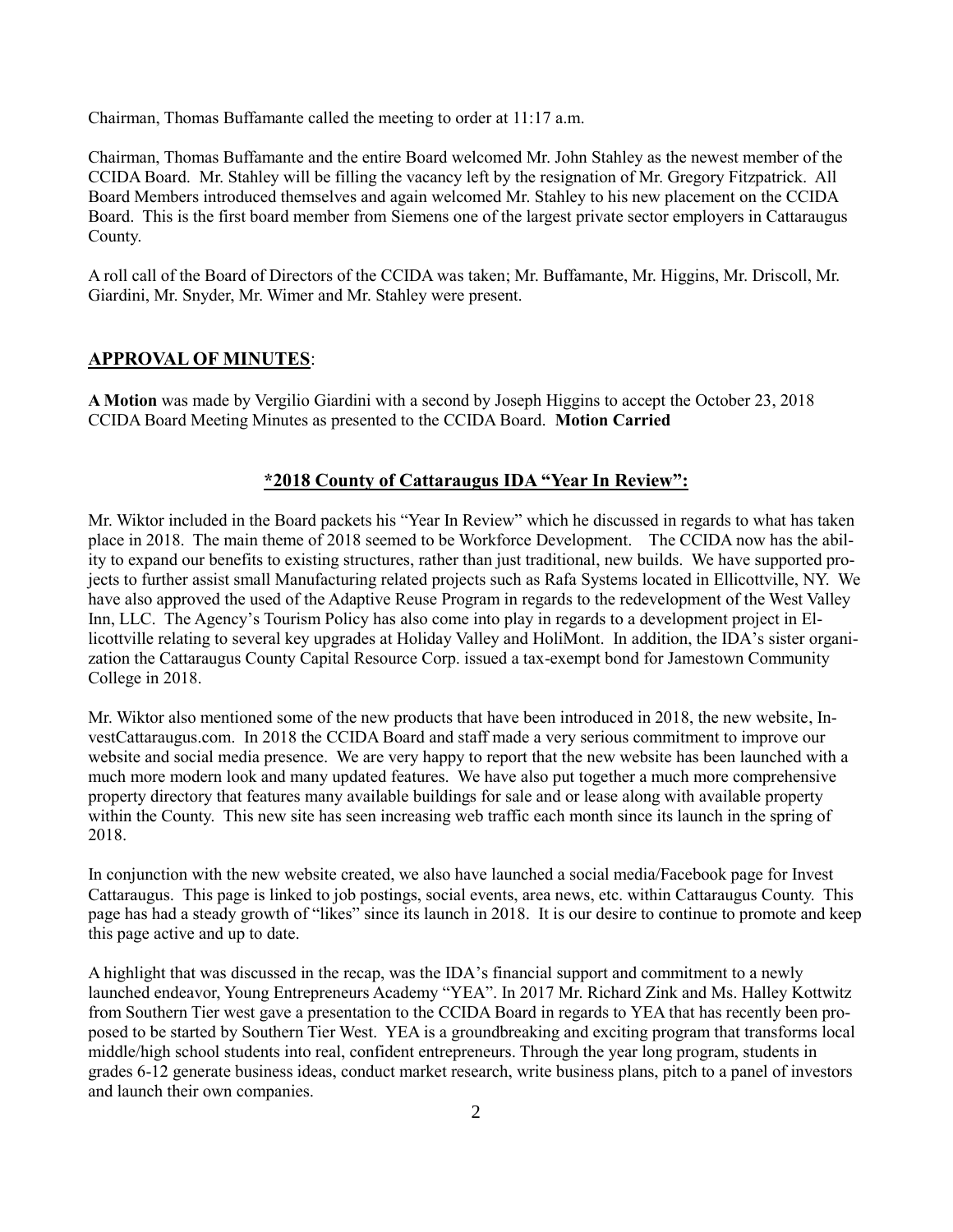The IDA Board supported this endeavor, and the first year has been a great success with having 14 students enrolled in this program. The IDA had a seat at the table, in judging and picking the winners of this scholarship business proposal. Year 2 of YEA will be kicking off in early 2019, and once again the IDA will be a participant and supporter of this entrepreneurial business program.

Mr. Wiktor discussed that we will be hosing a "cross boarder Ellicottville event" in February to invite local business leaders and some Canadian business leaders to see what inroads we can make with attracting new businesses to Ellicottville, that align with Ellicottville's DRI Application that was recently submitted.

The CCIDA joined Invest Buffalo Niagara (IBN) as a Board Member. The IBN was founded in 1999, and represents the eight counties of Western New York. Their mission is to attract new employers to the Buffalo Niagara region through outreach to growing companies around the world to support business attraction, expansion, and entrepreneurship. IBN collaborates with local businesses, universities, nonprofit organizations and elected officials to deliver a unified response to regional economic development opportunities.

Mr. Wiktor stated that he has held many meetings the IBN and are currently working on some marketing endeavors. One very large need besides work force is move in ready 50,000 sq. ft. of space for a new business or existing business expansion. This type of building is lacking in Cattaraugus and leaves a huge hole in what we are able to offer new prospective businesses.

Another item to discuss is a new program that has been created and implemented the SNAP Lease "Small Manufacturing Program", the purpose of this Policy was to roll out a simplified and modified version of our traditional tax abatement program to allow small manufacturers in the County to obtain NYS Sales tax only abatements on purchases of equipment and or fixtures. This program will allow small sized companies a cost-effective way to obtain benefit in terms of saving n the 8% sales tax associates with the purchase of materials.

Rafa Systems was granted this program in July of 2018 and were very excited to move into the old Meri -Tool building in Ellicottville, New York.

The IDA Staff and Board will also be starting a social media platform (Facebook page) that will focus on "Cattaraugus County ExPats", who have moved away, in hopes of luring some people back to the County. We will keep this active and will continually update daily/weekly on various highlights, pictures, new stories, etc.

Mr. Wiktor stated that he will continue the "Project in Process" update at all CCIDA Board Meetings. This process was started in 2016, the Agency will continue to implement a "Project in Process Update" at each Board meeting to keep the Board and public appraised of how a recent IDA induced project is fairing with its development and investment. These projects will be continued to be charted, tracked and monitored.

#### **The CCIDA Induced 7 Projects in 2018 for a total of \$28,091,100.00**

Mr. Wiktor mentioned that the CCIDA is in the "black" by \$151,000  $(+,-)$  which is very good news as opposed to a few of the previous years. We currently have \$21,000,000 Million in projects in the pipeline, that we expect to close in 2019. We hope to have a very robust and fruitful year in 2019. Fingers Crossed.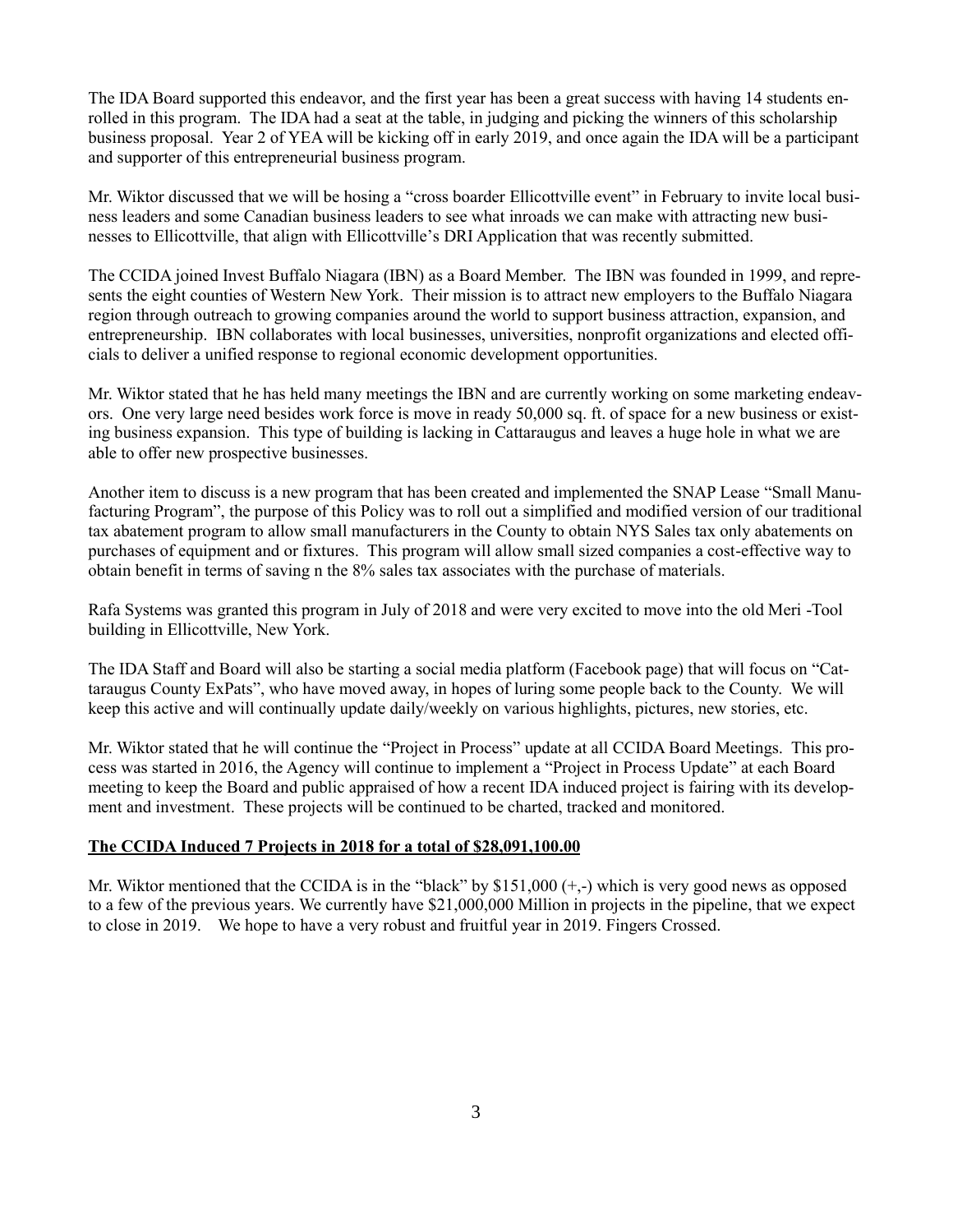## **\*CCIDA Active Project Update:**

#### **Rafa Systems – 2018 "Snaplease" Project Update:**

In the summer of 2018, the CCIDA had implemented a new program to allow small manufacturer's in the County the ability to obtain NYS Sales Tax abatement from the IDA at a streamlined process. Rafa Systems was the first company to take advantage of this program, to allow the purchase of various pieces of equipment for their manufacturing/assembly company that is now located in Ellicottville.

In November 2018, we are happy to report that Rafa Systems (Former OCI) is leasing space in Ellicottville on Park Avenue. To date, Jason has hired 2 new people, with a third new employee starting in Jan. of 2019. Jason has been aggressively working on new sales channels both nationally and internationally in Brazil, which could lead to a great opportunity there in 2019. This is a great Company to see have early success! We wish Jason and his Team all the very best. To learn more about their business, please see: [www.rafasystems.com](http://www.rafasystems.com/)

## **FINANCIAL REPORT:**

A Motion was made by Joseph Higgins, seconded by Joseph Snyder to approve the Financial Reports for **October and November 2018** as prepared - **Motion Carried**

✓ **October Income: \$4,277.00**

*-***Win Sum Ski Corp. - \$4,277.00** – Sales Tax Letters relating to 2018 Project

✓ **November Income: \$12,000.00**

**-CCCRC Yearly Administrative Agreement with the CCIDA: \$12,000.00** (In 2018 the CCCRC issued a Tax-Exempt Bond deal utilizing the CCIDA.)

## **Final Approval 2019 CCIDA Operating Budget:**

**A Motion** was made by Joseph Higgins seconded by Michael Wimer for final approval of the 2019 Operating Budget as prepared. **Motion Carried**

#### **Additional Information:**

Mr. Wiktor stated that HoliMont's 2018 Application closed with the IDA in November 2018. In addition to this Mr. Wiktor does anticipate a new application to be on the February 2019 Board Meeting Agenda.

Mr. Wiktor mentioned that the updated Asset Account listing through 11/30/18 was included in the Board Packets. If any Board Member would like to see the collateral statements for these asset accounts please let me know and I will provide them to you for your review.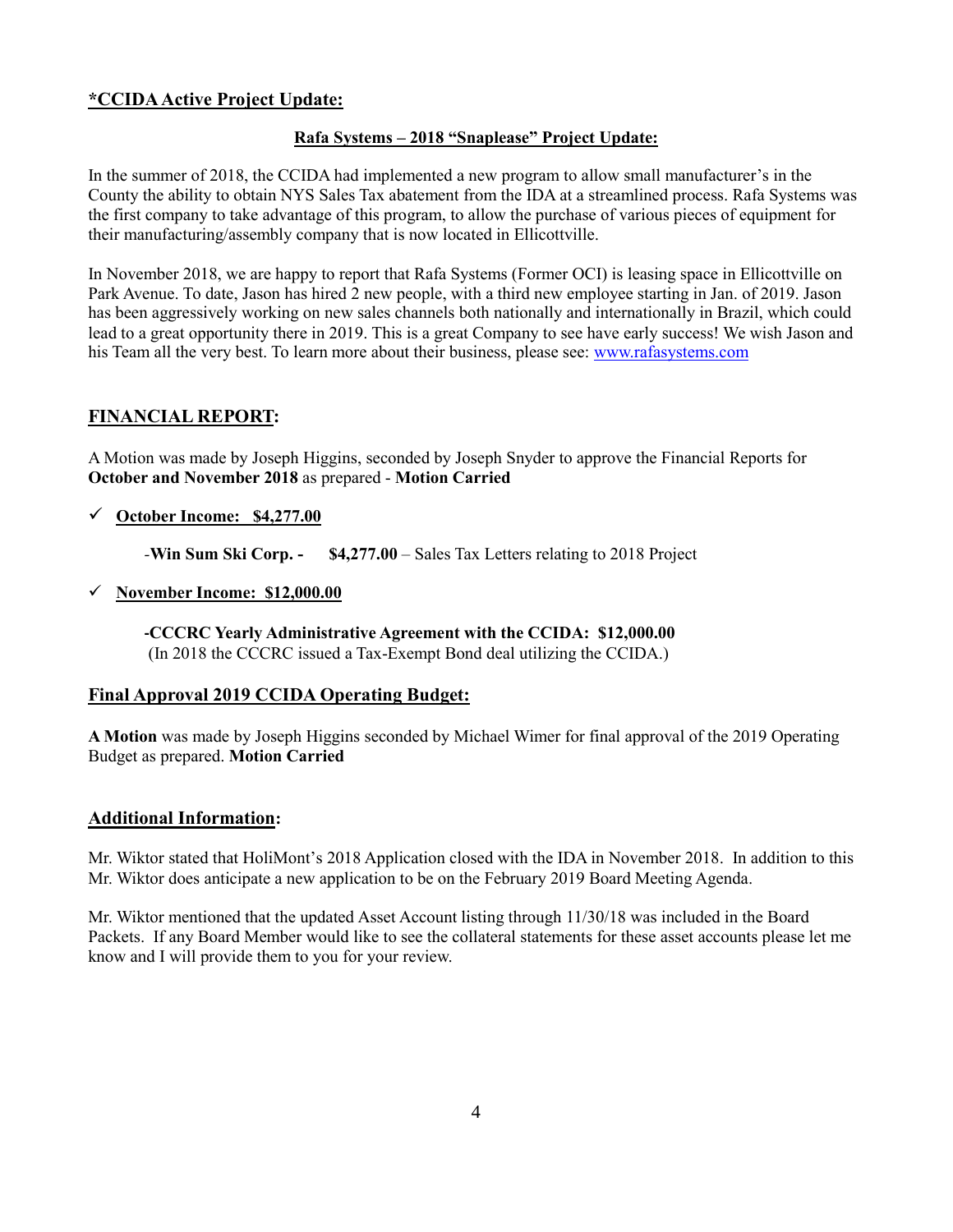## **\*Executive Directors Reports:**

#### **-Internal (IDA Meetings/Discussions):**

- $\checkmark$  Met with elected Officials and members of Rafa Systems at the IDA Office on Oct. 24<sup>th</sup> to discuss next steps in their project, etc.
- ✓ Conference call with NYSEDC to discuss 2019 Annual Conference that will be in Albany. I will present on Tourism destination projects and how the IDA supports them through our various abatement programs and demonstrate the impact of such projects in Cattaraugus County.
- $\checkmark$  Met with Paul Neureuter and David Hart from Hart Hotels to discuss the HK Olean project that will be starting in the Spring of 2019 in Olean. The hotel will now be a 92 room Hampton Inn. Additional projects were also discussed at this meeting that are looking to take shape on the Olean Gateway land. Mr. Wiktor also mentioned that some of the land at this location has been sold to accommodate the solar project by Solean. This is a certified clean brownfield with approximately 25 acres available for industrial development with utilities and located in very close proximity to I86. Mr. Wiktor wanted to clarify to the CCIDA Board that HK Olean is the Hotel project and Olean Gateway is an entirely separate project. Several projects are in the works or in the discussion phase for the remainder of this desirable development location.
- $\checkmark$  Met with John Cappellino at ECIDA to discuss various updates and possible grant proposals on the rail lines that each IDA respectively owns/operates.
- $\checkmark$  Conference call with Peter Krog Shawn Griffin relating to the former Laidlaw parcel of land that is in question, noting the IDA as owner, even though the Agency does not own the land.
- $\checkmark$  Attended Team meetings in Little Valley.
- $\checkmark$  Met with Jim Finch from Acme Business Supply to discuss a number of initiatives.
- $\checkmark$  Met with local property owner in Randolph who is looking to renovate a building on the Main Street, the IDA did offer our Adaptive Reuse programs to the project. Possible Spring 2019 Project.
- $\checkmark$  I have a meeting on December 5<sup>th</sup> with Savarino Development to discuss the Manny-Hanny and Seigel Buildings and the subsequent renovation project on each building. Fingers crossed. These projects are still in the que for redevelopment. Mr. Wiktor discussed the many ideas that are being brainstormed in regards to the uses and best fit for this mixed-use property.
- ✓ Attended WNY Rail Corridor Project Meeting in Buffalo. Very well attended and had members from Niagara, Erie, Chaqt. Cattaraugus and Allegany Counties. This meeting was in relation to the proposed rail project that has been under discussion since 2016/2017. More to follow in the coming months in regards to the various PFRAP Grant applications that will be submitted.
- $\checkmark$  Met with a local developer in Olean regarding a parcel of land that they are looking to do a spec manufacturing building on the site. This is something that is very needed and desired by Companies as we have been asked on available buildings on several occasions.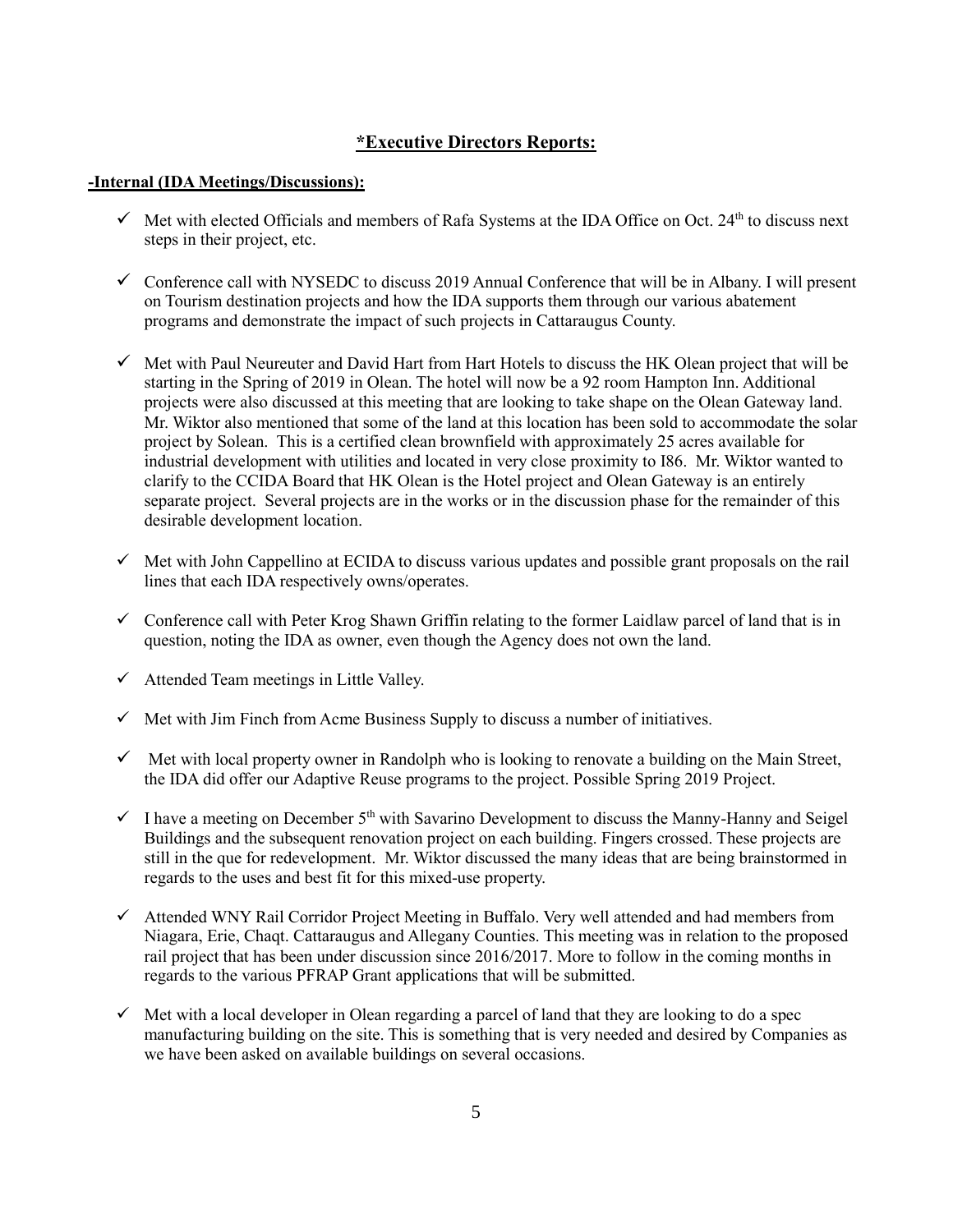- $\checkmark$  Attended OBDC Board meeting.
- $\checkmark$  Meeting set up with Greg Sehr, Upstate Consultants, LLC. to discuss some possible business initiatives for 2019.
- $\checkmark$  Reviewed and met with a developer who is considering a very large Tourism Destination project in the County in 2019. I am looking at having this on the agenda in the Winter/Spring 2019. This is a very exciting and cutting-edge project.
- $\checkmark$  Continued to meet and discuss with an international company on the purchase and acquisition of a local business within the County who is looking to invest assuming the purchase is completed. Good news thus far!
- $\checkmark$  Had several discussions with two (3) solar companies in regards to possible projects here in Cattaraugus County in 2019. Some Towns are starting to enact specific zoning /planning boards to regulate these solar projects that have become increasingly more desirable with the Federal/State Tax Credits that are being offered to the developers. One of the drawbacks of these type of projects is that they are very land intensive, which means they take a considerable amount of land for each project. Mr. Wiktor stated that the Homeridae Project for instance that is being built on the Homer Street land they purchased from Don Benson taking up a total of 22 acres of land for this one project.
- $\checkmark$  Will be attending December WIB Board meeting.
- $\checkmark$  Met with a local energy company that updated me on a very large and comprehensive project, relating to a pipeline project that goes through Cattaraugus County.
- $\checkmark$  Lining up many meetings with Cattaraugus County companies to discuss updates and any investment plans that they may have in 2019. Mr. Wiktor has drafted a letter to send to several companies to keep the IDA in mind, should they be considering any capital projects in 2019. This draft was handed out to CCIDA Board Members for their review and comments prior to mailing out to prospective clients.

#### **-External (Points of Interest relating to the CCIDA):**

- ✓ **Business First Article:** *"Build Western New York Annual Review".* Annual report (CORE Development) by Business First. Highlighting various projects and investments that occurred in Cattaraugus County in 2018.
- ✓ **Olean Times Herald Article:** by: Rick Miller **"***New York State Department of Labor, Southern Tier Jobless rate down, employment up".* A recent article highlighting the decrease in the unemployment numbers in Cattaraugus County and the Southern Tier as a whole. This is good news and we hope that this trends continues. Workforce development will be a crucial topic!
- ✓ **Cattaraugus County** by: EMSI *– "Economy Overview".* A recent report on various demographic information and business sectors in Cattaraugus County. Very pertinent information! I have added this report to our website as well.
- ✓ **Olean Times Herald Article**: "*Mayor – Olean Gateway Hotel to be Hampton Inn".* A recent article noting the update and plans for a Spring 2019 construction for the HK Olean development, for a new Hampton Inn Hotel in Olean.